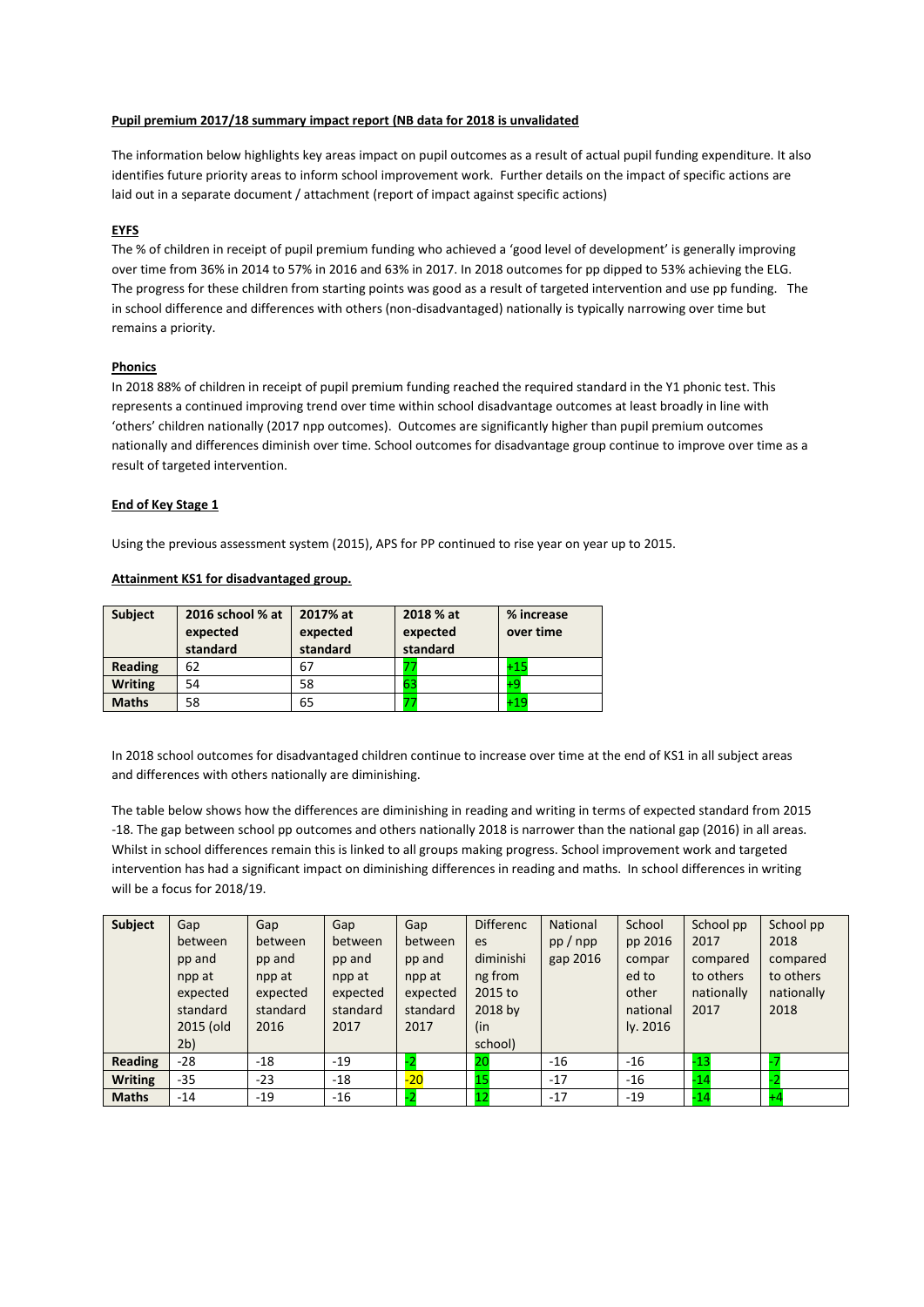## **Key Stage 2 outcomes Pupil Premium-**

At the end of Key Stage 2 outcomes for the pupil premium group (2018) continue to improve over time. School improvements work resulting from pp writing focus at the end of 2017 has significantly diminished differences. Overtime differences are diminishing in all subject areas. The writing differences at the end of KS1 is diminishing over time in school as a result of quality first teaching for all and targeted intervention. By the end of KS2 outcomes for the disadvantaged group compare well to others nationally and in maths they exceed.

## **PP attainment 2018**

| Subject | At<br>expected<br>standard<br>2016 | 2016<br>difference<br>to others<br>nationally | At<br>expected<br>standard<br>2017 | 2017 school<br>outcomes<br>compared to<br>national 2017<br>others | At expected<br>standard<br>2018 | 2018 school<br>outcomes<br>compared<br>to others<br>nationally<br>2018 |
|---------|------------------------------------|-----------------------------------------------|------------------------------------|-------------------------------------------------------------------|---------------------------------|------------------------------------------------------------------------|
| Reading | 52                                 | $-20$                                         | 69                                 | -8                                                                | 73                              |                                                                        |
| Writing | 71                                 |                                               | 65                                 | $-16$                                                             | 81                              |                                                                        |
| Maths   | 62                                 | -14                                           | 69                                 | $-11$                                                             | 85                              |                                                                        |

| <b>Subject</b> | Y6 2018<br>disadvantaged<br>outcomes at<br>end of KS1 | Y6 2017 outcomes for<br>disadvantaged group.<br>% at expected standard | Increase in % at expected<br>standard |  |
|----------------|-------------------------------------------------------|------------------------------------------------------------------------|---------------------------------------|--|
| <b>Reading</b> | 56                                                    |                                                                        | $+17$                                 |  |
| <b>Writing</b> | 50                                                    | 81                                                                     | $+31$                                 |  |
| <b>Maths</b>   | 53                                                    | 85                                                                     | $+32$                                 |  |

## **Outcomes for KS2 pp compared to npp nationally**

| Subject | 2015 % of pp in<br>school who<br>attained L4<br>compared npp<br>nationally | 2016<br>% of pp pupils who<br>attainted<br>the expected standard<br>compared<br>to npp nationally. | 2017 school outcomes<br>compared to national<br>2017 others | 2018 school<br>outcomes compared<br>to national 2018<br>others |
|---------|----------------------------------------------------------------------------|----------------------------------------------------------------------------------------------------|-------------------------------------------------------------|----------------------------------------------------------------|
| Reading | -18                                                                        | $-19$                                                                                              |                                                             |                                                                |
| Writing | -16                                                                        |                                                                                                    | $-16$                                                       |                                                                |
| Maths   | -31                                                                        | -13                                                                                                | $-11$                                                       |                                                                |

# **Year 6 pp v npp in school gap**

|   | Gap July 17 (Y5) | Gap July 18 (Y6) | Narrowing of gap. |
|---|------------------|------------------|-------------------|
|   | $-10$            | $-10$            |                   |
| W | -14              | -                |                   |
| M |                  | -3               |                   |

| <b>Subject</b> | KS1 2018 School<br>pp compared to<br>other nationally<br>2017. | KS2 2018 % of pp pupils who attainted the<br>expected standard compared to npp nationally<br>2018 |
|----------------|----------------------------------------------------------------|---------------------------------------------------------------------------------------------------|
| <b>Reading</b> | -3                                                             | -6                                                                                                |
| <b>Writing</b> | $-11$                                                          | $-2$                                                                                              |
| <b>Maths</b>   | -2                                                             | +4                                                                                                |

\*different cohorts are compared in table above